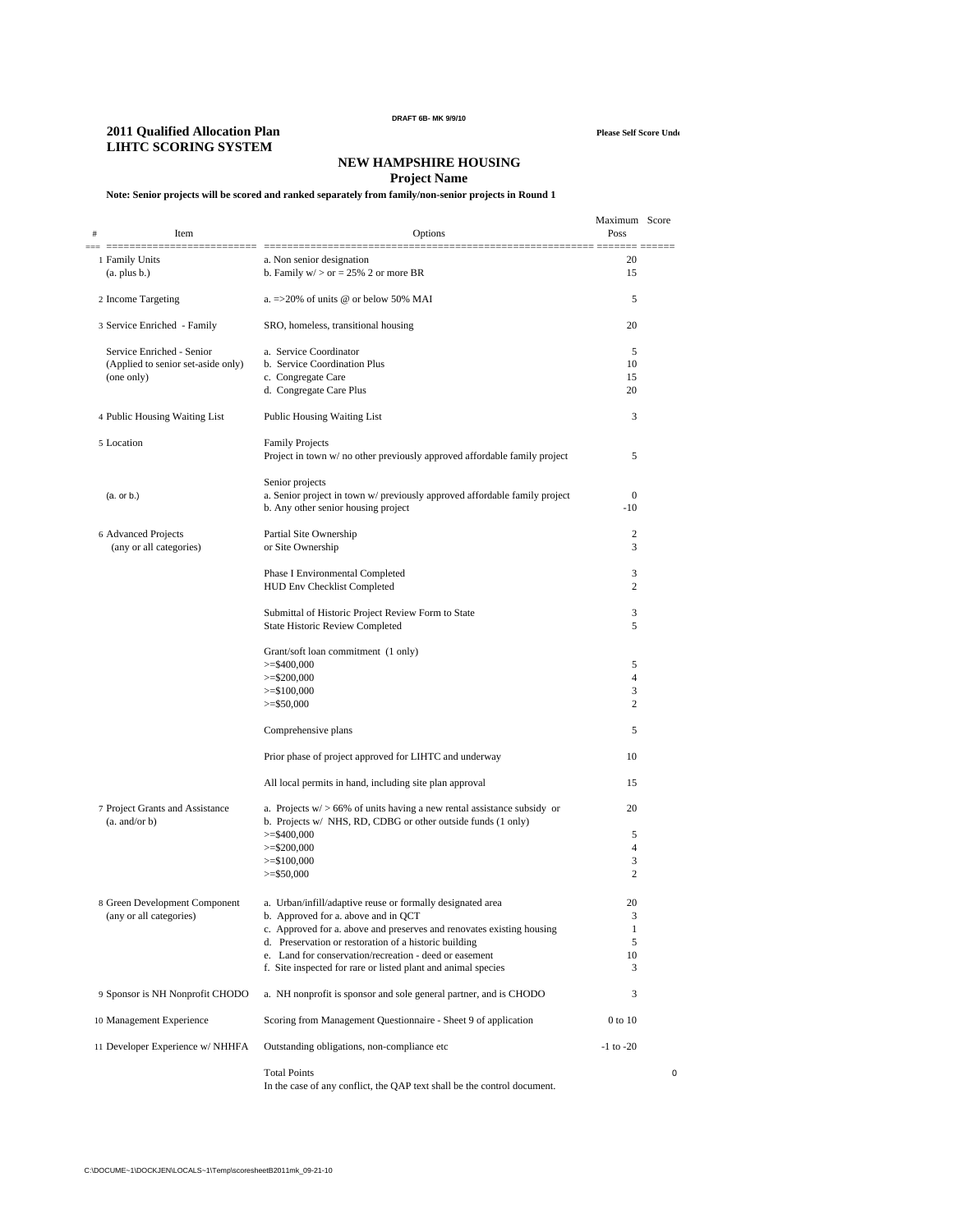# **2011 QAP - Planning Scoring Category**

|                        | 2011 | 2010           | 2009           | 2008 | 2007           |
|------------------------|------|----------------|----------------|------|----------------|
| Impact                 |      | 20             | 20             | 20   | 30             |
| Family                 |      | 35             | 35             | 30   | 30             |
| <b>Project Size</b>    |      | 5              | 0              | 0    | 0              |
| Income                 |      | 5              | 5              | 5    | 5              |
| <b>Spec Needs</b>      |      | 20             | 20             | 20   | 20             |
| <b>Public Housing</b>  |      | 3              | 3              | 3    | 3              |
| Location               |      | 0              | 0              | 12   | 20             |
| Neigh Improve          |      | 20             | 20             | 15   | 15             |
| Advanced               |      | 34             | 36             | 36   | 36             |
| <b>Equity Investor</b> |      | 50             | $\overline{0}$ | 0    | 0              |
| <b>Concept Plan</b>    |      | 10             | 10             | 10   | 10             |
| Proj Grants            |      | 23             | 23             | 23   | 10             |
| <b>Green Dev</b>       |      | 25             | 25             | 30   | 5              |
| <b>Tenant Own</b>      |      | $\overline{2}$ | $\overline{2}$ | 2    | $\overline{2}$ |
| ΝP                     |      | 10             | 10             | 10   | 10             |
| <b>Local Support</b>   |      | 5              | 5              | 5    | 5              |
| Management             |      | 10             | 10             | 10   | 10             |
|                        | 0    | 277            | 224            | 231  | 211            |